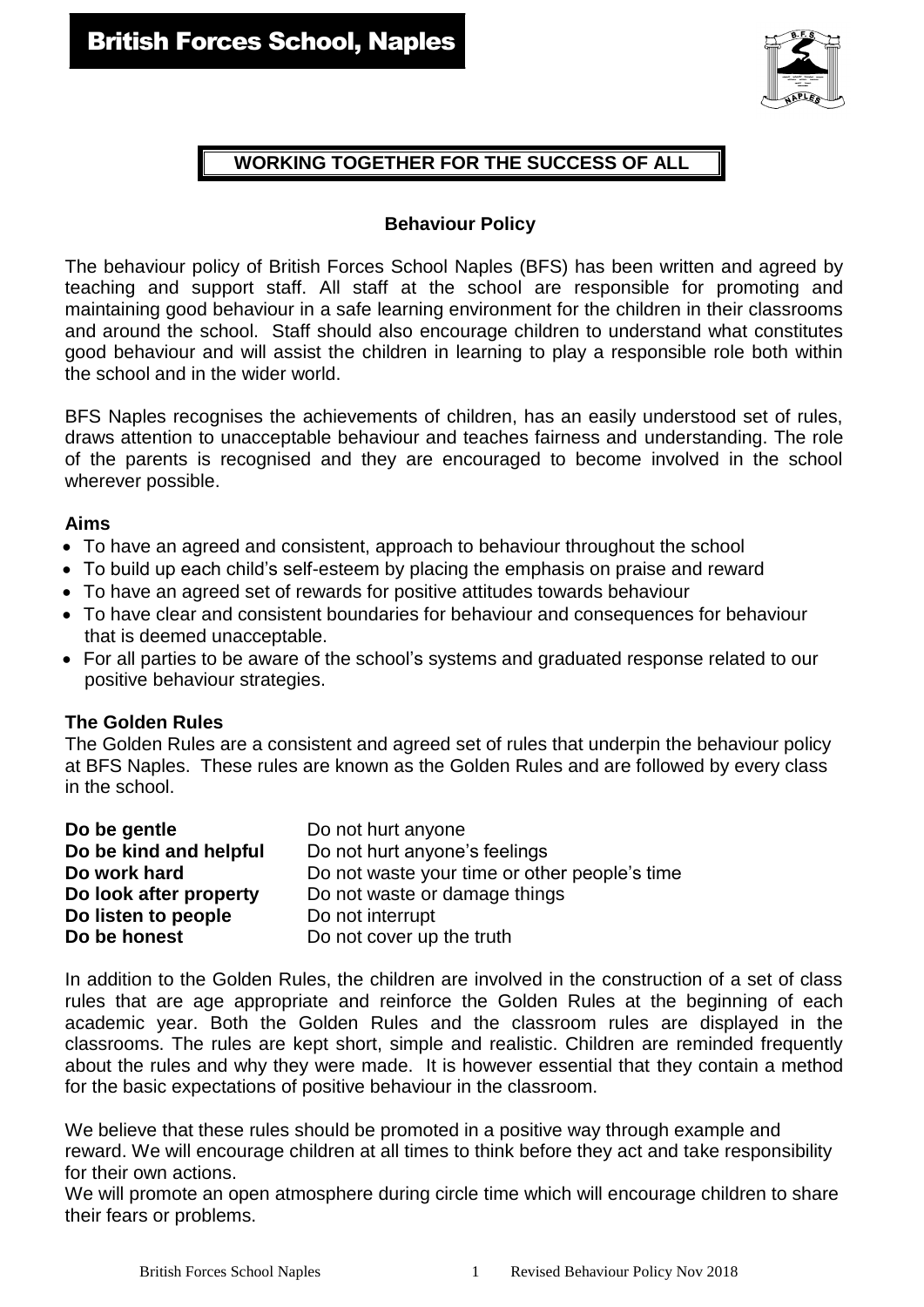## **Rewards for positive behaviour**

It is so important for children to recognise and be reward for their positive behaviour, especially those whose behaviour is typically good. The following techniques are used to reward good behaviour by all staff and reflect the age and appropriateness for the children across the school:

- $\checkmark$  Positive verbal and non-verbal praise
- $\checkmark$  Positive marking/comments e.g. 'tickled pink' comments in pink pen as in marking code
- $\checkmark$  Class based reward systems including spot prizes, photocopy of learning most proud of etc.
- $\checkmark$  Team points
- $\checkmark$  Stickers awarded for good work or behaviour
- $\checkmark$  Golden Time
- $\checkmark$  Certificates presented in Celebration Assemblies
- $\checkmark$  Pen licence
- $\checkmark$  Headteacher awards

## **Golden Time rewards**

Golden time is a celebration of the positive behaviour demonstrated throughout the week. This typically takes place on Friday afternoons and teachers offer the children a range of class based rewards. Any child who misbehaves may miss some of their Golden Time where they have not been able to earn it back (see sanctions below).

Each month we also hold a Special Golden Time to further reward good behaviour across the school. On these occasions children can select from a range of exciting activities offered each month including arts & crafts, IT (computers/School Wii) and sports etc.

## **Sanctions**

There are times when a child does not behave according to the Golden Rules. In these cases we will follow the agreed sanctions. It will be the responsibility of all adults in the school to promote the Golden Rules but the sanctions will only be applied by those who are employed in the school and have had training. The sanctions are the same for the whole school and will operate in any area of the school. Where possible we will use public praise and private criticism.

The following is a summary of our graduated response which is typically followed for children with the vast majority of children not going past number 3.

- 1. Non-verbal, e.g. look, gesture
- 2. Generalised word, reminder of expectations
- 3. Specific personal reminder
- 4. Warning
- 5. Support to manage behaviour e.g. adult assistance to re-engage with learning, moving seat etc.
- 6. Loss of Golden Time

## **Loss of Golden Time**

- Golden Time can be earned back where appropriate behaviour is displayed during the session and subsequent lessons throughout the week at the discretion of the class teacher.
- Loss of Golden Time is taken during the weekly Golden Time session and is proportionate to the age of the child and the nature of the reason at the discretion of the class teacher and typically lasts a few minutes. During this time, pupils typically sit with a sand timer and are reminded why they are missing part of their Golden Time and what they could do to prevent this occurring again.
- Loss of Golden Time is recorded by the class teacher (see Annex A) to identify how frequently Golden Time is being lost and by whom as there may be a pattern emerging that may result in seeking the support of parents.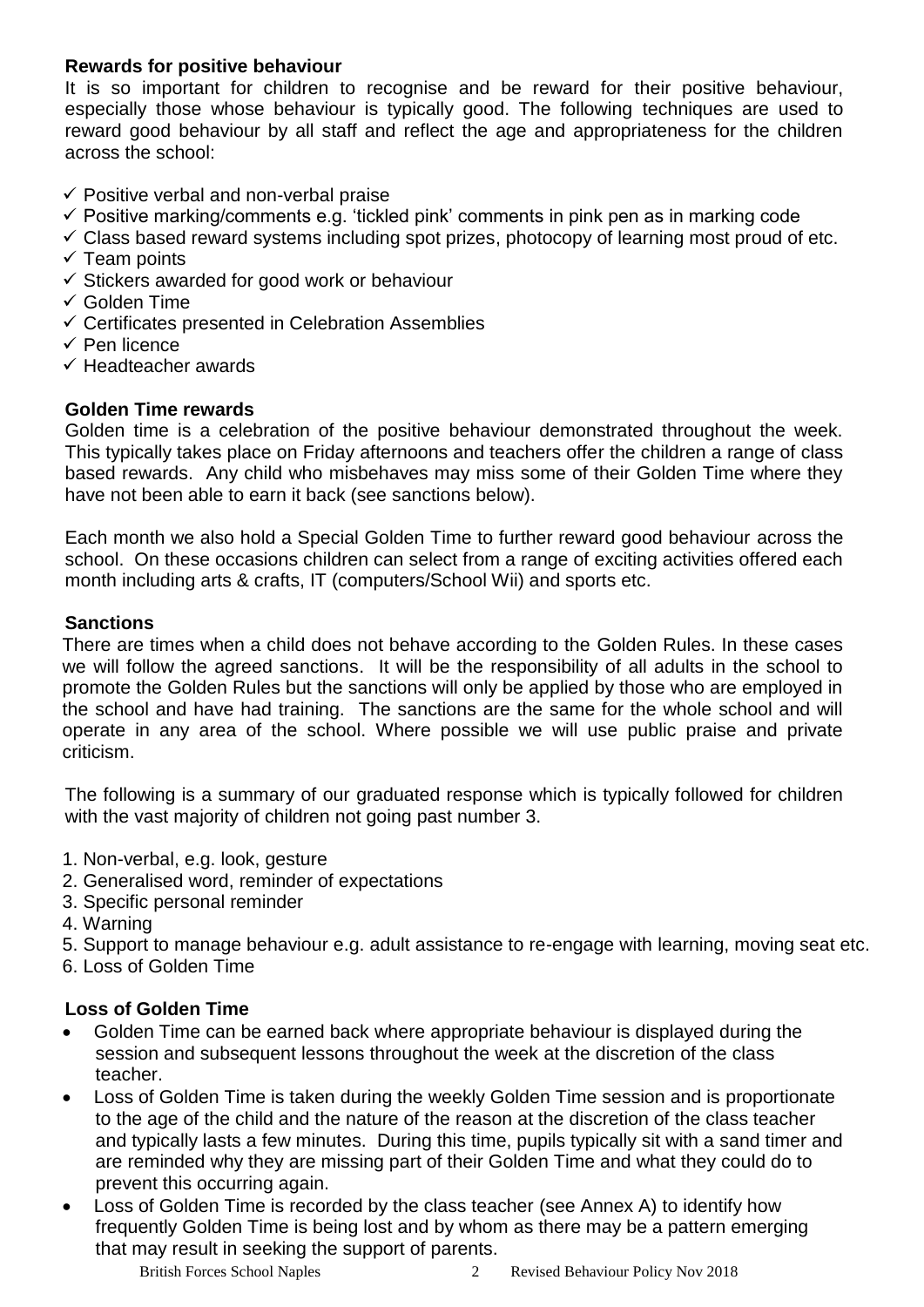- If any child has lost some Golden Time for 3 or more weeks within a half term, parents may be asked to support the school by discussing behaviour issues with the class teacher and Inclusion Leader.
- For children who fail to retain any of their Golden Time on a regular basis, an Individual Behaviour Plan may need to be put in place or the plan reviewed in consultation with the parents, class teacher an Inclusion Leader (see paragraph below).

#### **Pupils with emerging or identified additional needs**

A child who presents with social, behavioural and emotional needs may have emerging or identified additional needs. Where class teachers consider that a pupil is a cause for concern for social or behaviour difficulties, they should consult the Inclusion Leader and follow the MOD Schools SEN policy and procedures. There may be different reward and sanction systems put in place for individual children with emerging or identified additional needs as set out in their Individual Behaviour Plans.

## **Unacceptable Behaviour**

As a school we do not accept:

- any children being physically or verbally abusive to any adult
- a child causing unprovoked violence or being abusive towards or striking other children
- bullying or racist abuse towards another child during lessons, play or lunch time or children.

We appreciate that children find it more difficult to control the behaviour in the playground, so the decision of how to deal with incidents arising in the playground will be left to the discretion of the SLT.

All incidents of unacceptable behaviour will be recorded on an Incident Record form (Annex B). The Incident Record form should be completed in an accurate and timely manner made as soon a possible after the incident and by a member of staff who witnessed it or was on duty at the time. The child should be made aware of the seriousness of the incident in a way appropriate to the age of the child. See Annex C for the Serious Incident Procedure.

An accident record is also recorded where an injury occurs in an incident of unacceptable behaviour and the Injury Policy followed accordingly.

In cases of unacceptable behaviour the Headteacher will be involved, parents notified and agreed action undertaken depending upon the nature of the unacceptable behaviour. This may range from a behaviour chart, time out from play/lunchtime to an exclusion from school in accordance with the extant MOD schools Exclusion Policy. Special consideration will be made for children with additional needs in accordance with the strategies in place (see pupils with emerging or identified additional needs).

#### **Reporting an incident of unacceptable behaviour after the event**

There may be occasions where an incident of unacceptable behaviour is reported to a member of staff by a child and / or a parent after the event e.g. that one child struck another child in the playground. Such alleged incidents of unacceptable behaviour will be taken seriously and the member of staff should follow the procedure for unacceptable behaviour outlined above and in Annex C in an accurate and timely manner, and as soon after the alleged incident is reported as possible.

This policy should be read in conjunction with other policies: Anti-Bullying, Playground Supervision, Injury, DCPY Restrictive Physical Intervention and Child Protection & Safeguarding

Date previously reviewed: September 2017 Ratified by SGC: November 2018 Next review: September 2019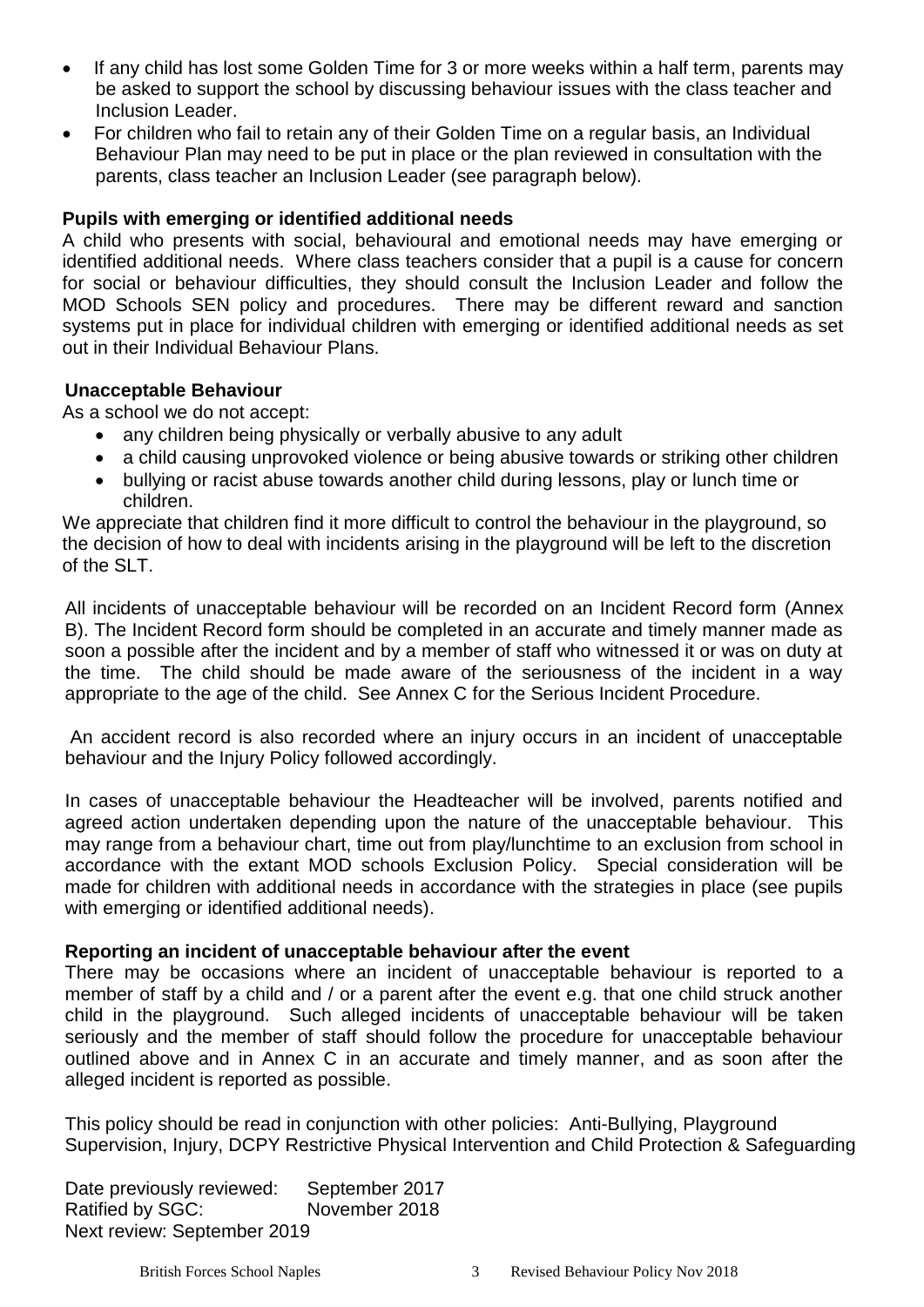# **Class Golden Time Record**

**Date:……………………………………**

| 00000000000000000      |
|------------------------|
| <u>aaaaaaaaaaaaa</u>   |
| CCCCCCCCCCCCCCC        |
| 000000000000000        |
| COOOOOOOOOOOOOO        |
| <u>OOOOOOOOOOOOOO</u>  |
| 0000000000000000       |
| <u>DOOOOOOOOOOOOO</u>  |
| CCCCCCCCCCCCCCC        |
| COOOOOOOOOOOOO         |
| 0000000000000000       |
| <u>DOOOOOOOOOOOOO</u>  |
| <u>DOOOOOOOOOOOOO</u>  |
| <u>GOCOCOCOCOCOCO</u>  |
| <u>DOOOOOOOOOOOOO</u>  |
| <u>DOOOOOOOOOOOOO</u>  |
| DOOOOOOOOOOOOO         |
| <u>DOOOOOOOOOOOOOO</u> |
| <u>DOOOOOOOOOOOOO</u>  |
| <u>DOOOOOOOOOOOOO</u>  |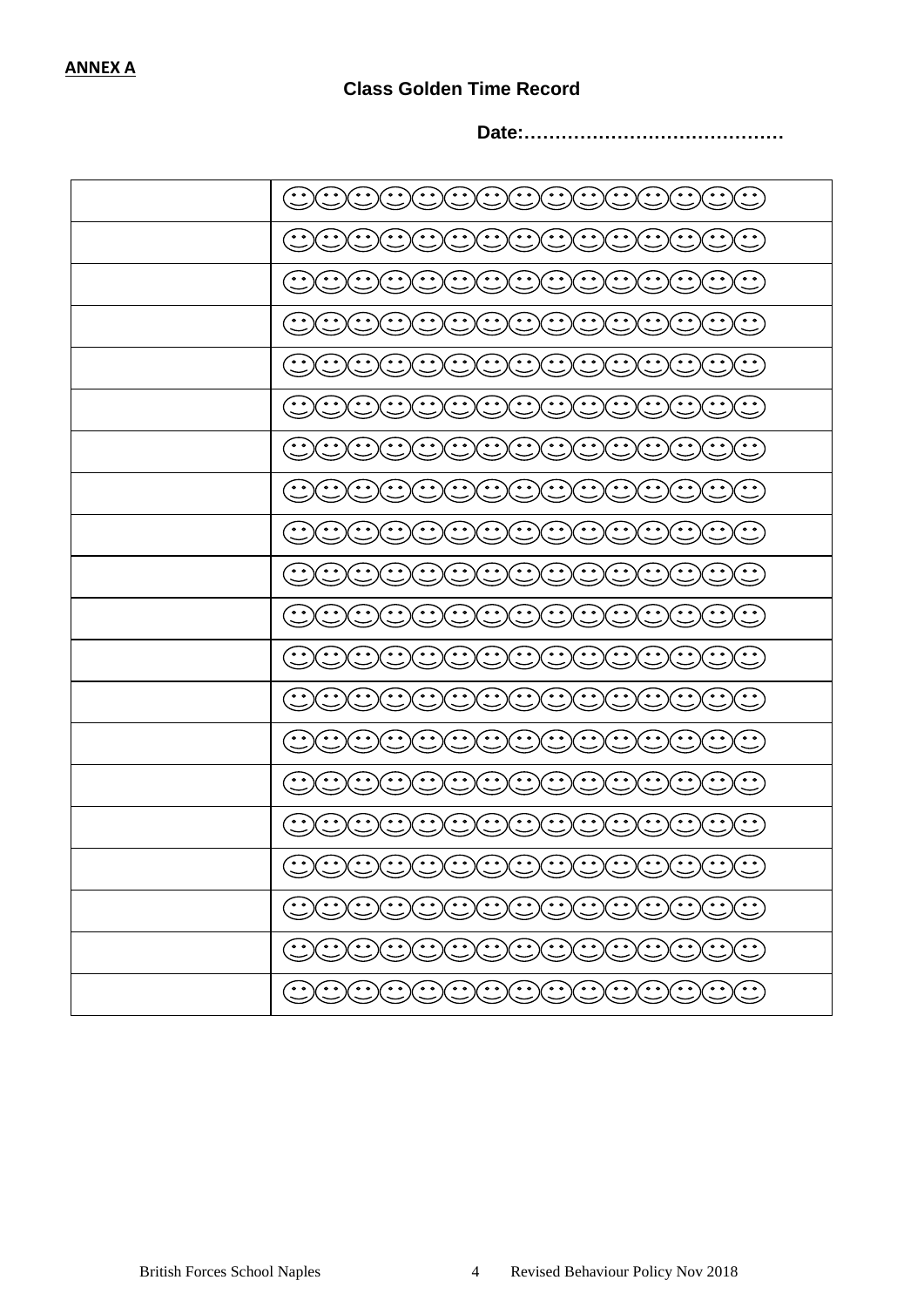r.

| Date of incident:                                                                  | Time of incident: |  |  |
|------------------------------------------------------------------------------------|-------------------|--|--|
| <b>Pupil Name:</b>                                                                 |                   |  |  |
| Member(s) of staff involved:                                                       |                   |  |  |
| <b>Adult witnesses:</b>                                                            |                   |  |  |
| <b>Pupil witnesses:</b>                                                            |                   |  |  |
| Please write a brief description of Incident                                       |                   |  |  |
| <b>What happened?</b>                                                              |                   |  |  |
|                                                                                    |                   |  |  |
| <b>What happened before?</b>                                                       |                   |  |  |
|                                                                                    |                   |  |  |
|                                                                                    |                   |  |  |
| How was it dealt with?                                                             |                   |  |  |
|                                                                                    |                   |  |  |
| What were the consequences for those involved?                                     |                   |  |  |
|                                                                                    |                   |  |  |
|                                                                                    |                   |  |  |
| <b>If Parents are informed</b><br>Date parent/carer informed of incident:<br>Time: |                   |  |  |
|                                                                                    |                   |  |  |
| By whom informed, and means:                                                       |                   |  |  |
| Outline of parent/carer response:                                                  |                   |  |  |
|                                                                                    |                   |  |  |
| <b>Signature of staff completing report:</b>                                       | Date:             |  |  |
| <b>Signature of teacher-in-charge:</b>                                             | Date:             |  |  |
| <b>Signature of Assistant Headteacher:</b>                                         | Date:             |  |  |
|                                                                                    |                   |  |  |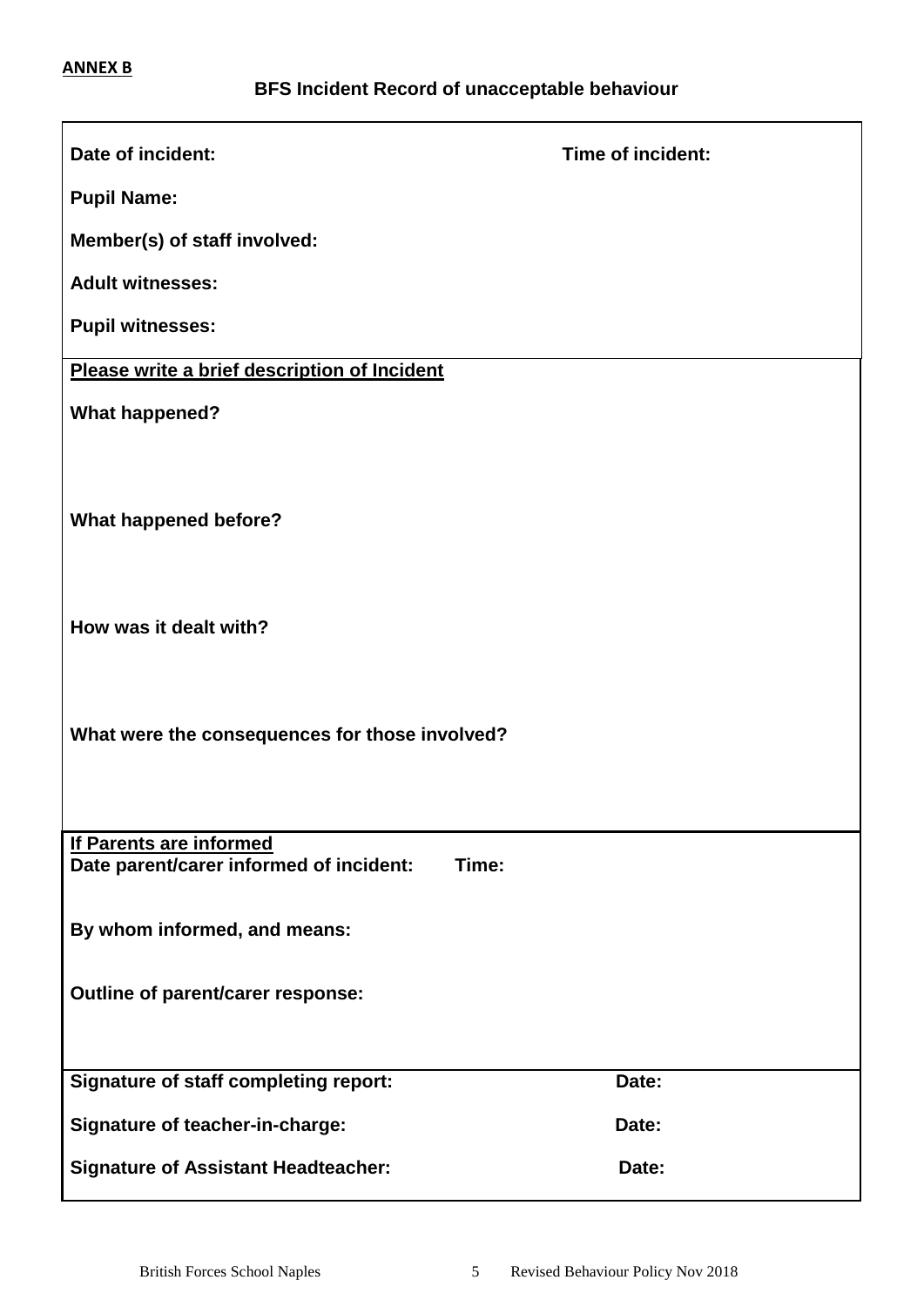**Brief description of any subsequent inquiry/complaint or action (Including contact with parents of children who may have been injured/involved as a result of someone else's actions):**

**Headteacher advised: Date:**